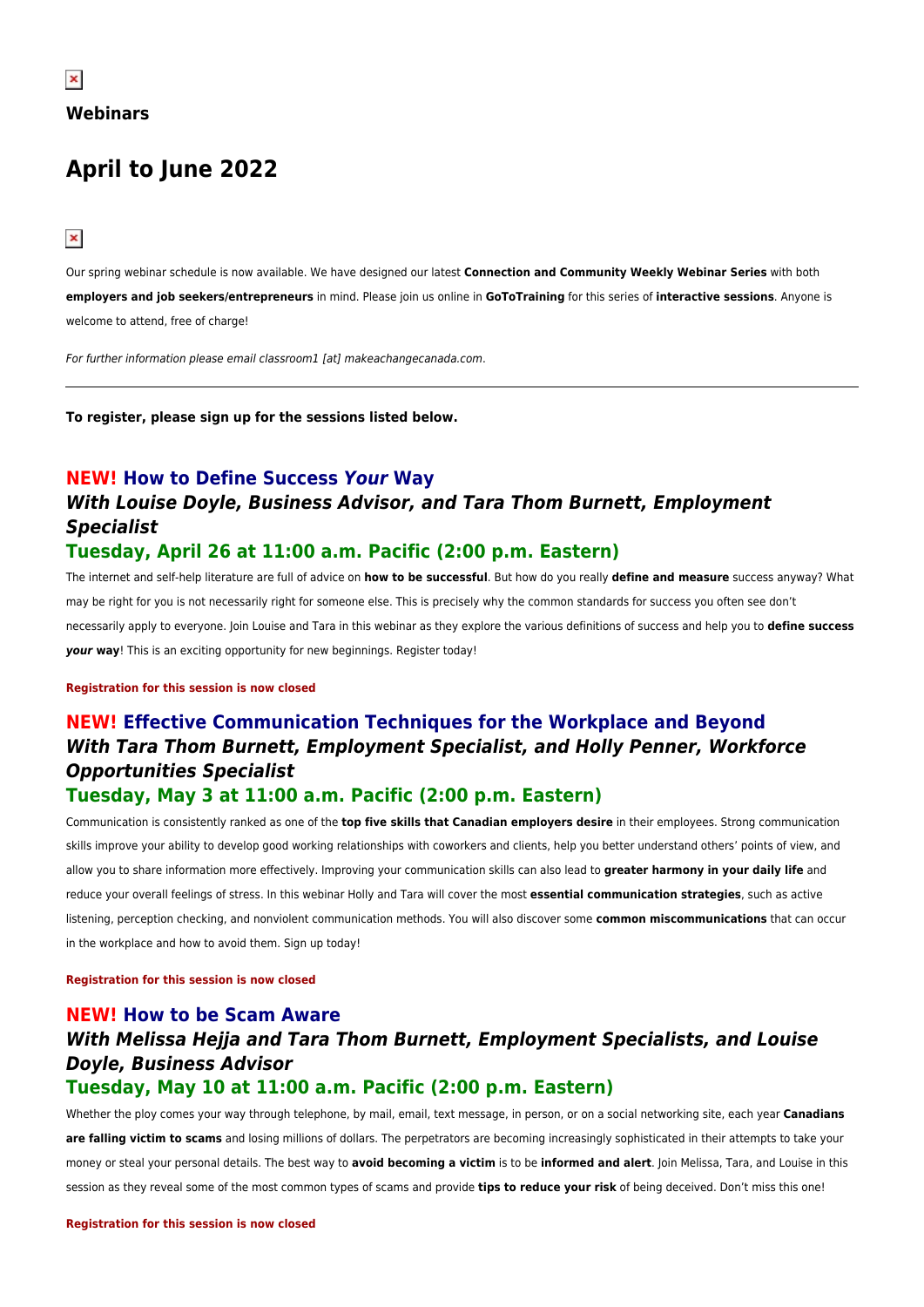### **NEW! Strategic Problem Solving** *With JA ("Judy") Jonusas, Business Advisor, and Doug Tardif, Advisor at Large* **Tuesday, May 17 at 11:00 a.m. Pacific (2:00 p.m. Eastern)**

Whether at work or in our personal lives, and whether we realize it or not, most of us are **solving problems each and every day**. Some solutions are small, while others can be life-changing. There is really no "right" way to solve a problem, and you likely have your own unique approach already. However, what you need to know is that by using **specific problem-solving strategies** you can better your chances of achieving personal and professional **success in your life**. Join us in this interactive webinar where JA and Doug will explore several of these strategies to help you **successfully resolve issues**, both large and small. Sign up today!

**Registration for this session is now closed**

### **SPECIAL EVENT! Employer Panel Discussion: First-hand Tips on how to get Hired** *(in digital marketing!)*

### *With Holly Penner, Workforce Opportunities Specialist, Melissa Hejja, Employment Specialist, Anne-Marie Edgar, CEO of Make A Change Canada, and Special Guest: Vincent Bucciachio; Founder and CEO of [SociallyInfused Media](http://sociallyinfused.com/)*

#### **Thursday, May 26 at 11:00 a.m. Pacific (2:00 p.m. Eastern)**

Make A Change Canada is pleased to present this upcoming employer forum with special guest Vincent Bucciachio, Founder and CEO of [SociallyInfused Media Ltd](http://sociallyinfused.com/). In five short years, **Vince has built a successful agency from the ground up** and now employs a dozen people (and growing). In this session our expert panel will quiz Vince on what he **looks for in potential employees** and what tips he has for those with aspirations to work in the digital marketing field. Vince has a very unique and progressive approach to hiring, and this session will give you a firsthand look at **what it takes to get hired in the digital marketing sector**! You will leave this session with Vince's top three resume tips, insights into his approach with virtual interviews, and the **most important skills Vince looks for** when considering possible candidates. There's sure to be a few surprises along the way, but you'll leave this session with a genuine feeling for what it's like to work in a digital marketing agency. This **engaging session** will really open your eyes to what these **employers are actively searching for** and how to sell yourself in a million ways. **Come prepared with your questions** (and a notebook) for the Q&A period at the end!

**Registration for this session is now closed**

### **NEW! Overcome your Public Speaking Anxiety** *With Business Advisors Louise Doyle and JA ("Judy") Jonusas* **Tuesday, May 31 at 11:00 a.m. Pacific (2:00 p.m. Eastern)**

**Whether it is speaking in a team meeting, being interviewed on Zoom, or saying a few words at a friend's wedding, everyone has to speak in public at some point. We all deal with this with varying degrees of stress. Some of us feel slightly nervous at the thought of public speaking, while others are struck with full-on panic and fear. Fortunately, with thorough preparation and practice, you can overcome your nervousness and speak in public like a pro. Join JA and Louise in this fun new session as they share practical tips based on their own experience. You'll be feeling more confident going into your next meeting or event as a result. Get started and register today!**

**Registration for this session is now closed**

### **NEW! Fight, Flight, Freeze – How to Manage Fear** *With JA ("Judy") Jonusas, Business Advisor, and Melissa Hejja, Employment Specialist*

#### **Tuesday, June 7 at 11:00 a.m. Pacific (2:00 p.m. Eastern)**

**Have you ever felt so overwhelmed that you just wanted to run away? How about wanting to shout just to get some relief from your anxiety? Or have you ever felt so paralyzed by stress that you were unable to work toward any solution at all? These are all common reactions to uncomfortable and stressful situations. Thankfully there are strategies you can use to turn a negative situation around. Join us in this webinar to learn to recognize the physiological signs of the fight, flight, and freeze response and how to manage your emotions when they overwhelm you. Melissa and JA will provide tips and suggested actions you can take when you feel emotionally**